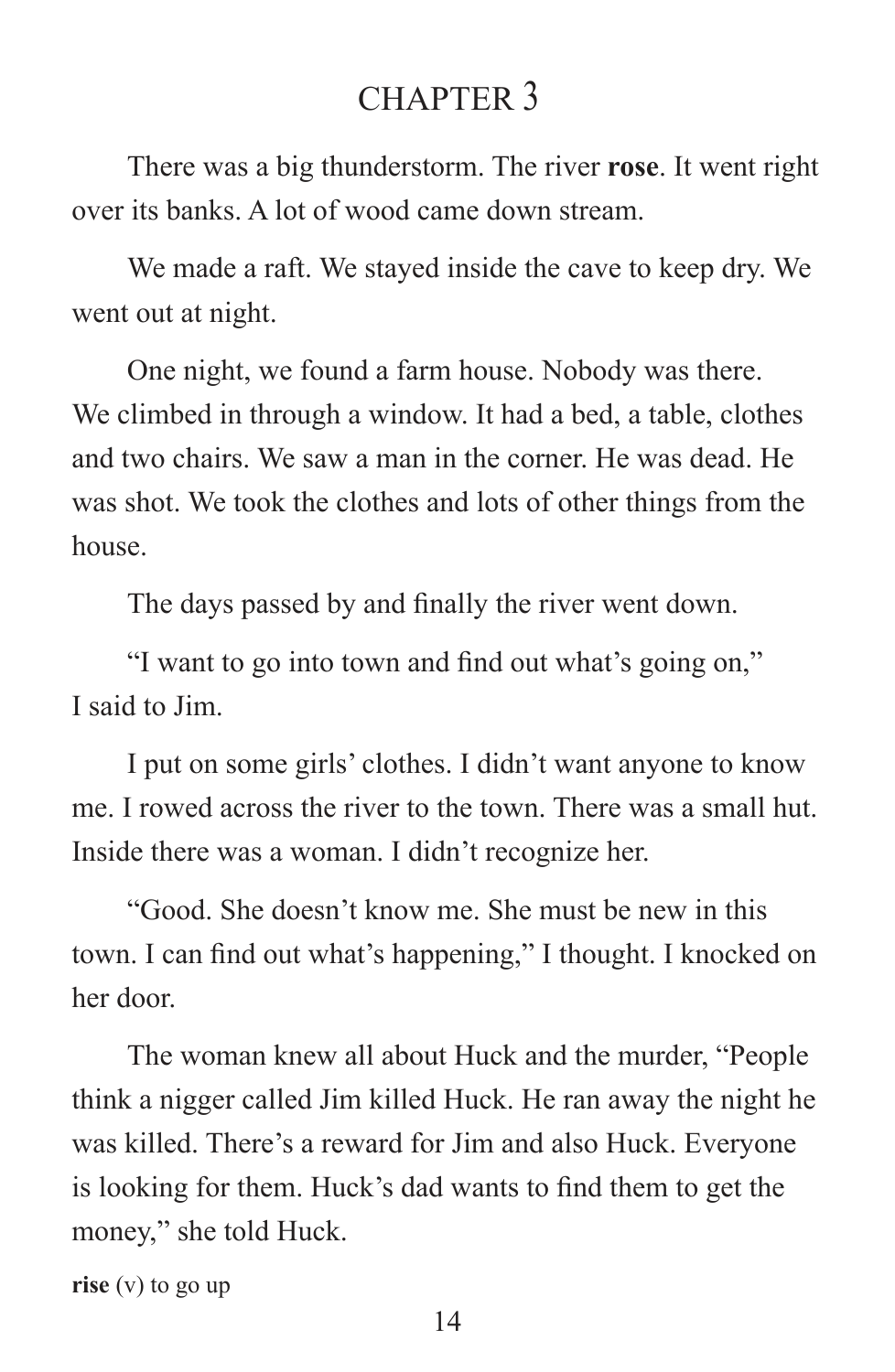

*We made a tent on the raft. We floated down river to St. Louis.*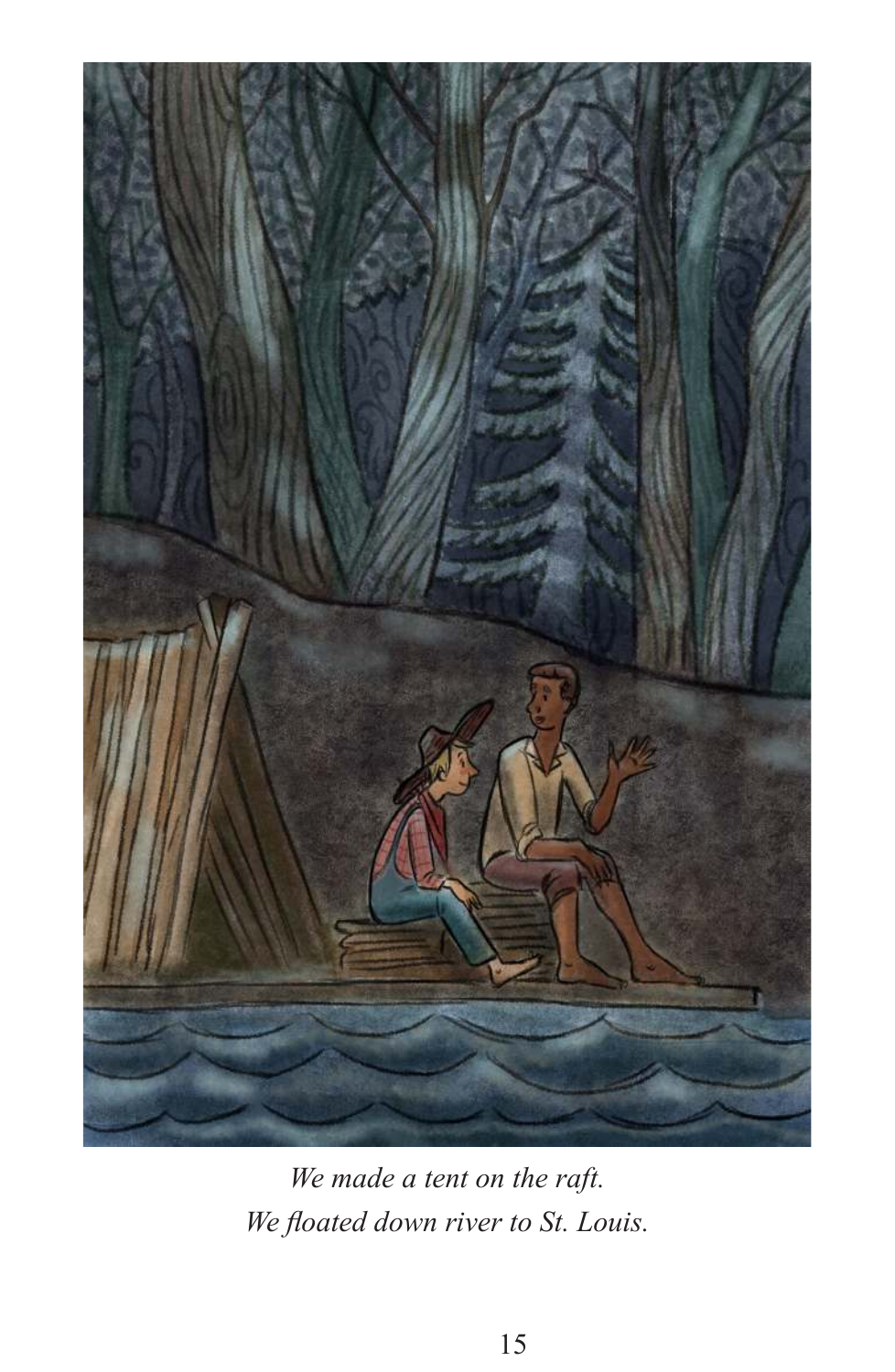I was scared. I went back to the island. I woke Jim up. "They're coming to the island to find us. We should float to St. Louis on the raft," I said to Jim. We put all our things on the raft. We tied the canoe to it. We made a tent on the raft.

We floated slowly down river toward St Louis. We caught fish. We swam and we talked. We floated for five days. Each night I went ashore and bought some food.

Just before St Louis, there was a big storm. We saw a riverboat **wrecked**. Jim and I paddled over to it. Then we climbed onto it.

We heard voices on the ship. Jim was scared and went back to the raft. I wanted to find out what they were doing. There were three men: Bill, Jake and Jim Turner.

Bill wanted to kill Jim Turner. Jake didn't want Jim dead.

They argued about it.

"Don't shoot him, Bill. Leave him here. The ship will break up and he will drown," Jake said.

"I need to get off the ship," I thought.

I found Jim who was still on the boat, and said "Let's get off quickly, back to the raft," but the raft wasn't there. Jim and I were trapped.

We need to find the men's boat before Bill and Jake escaped on it. We found it, but Bill and Jake were climbing into it.

**wrecked** (n) badly damaged or ruined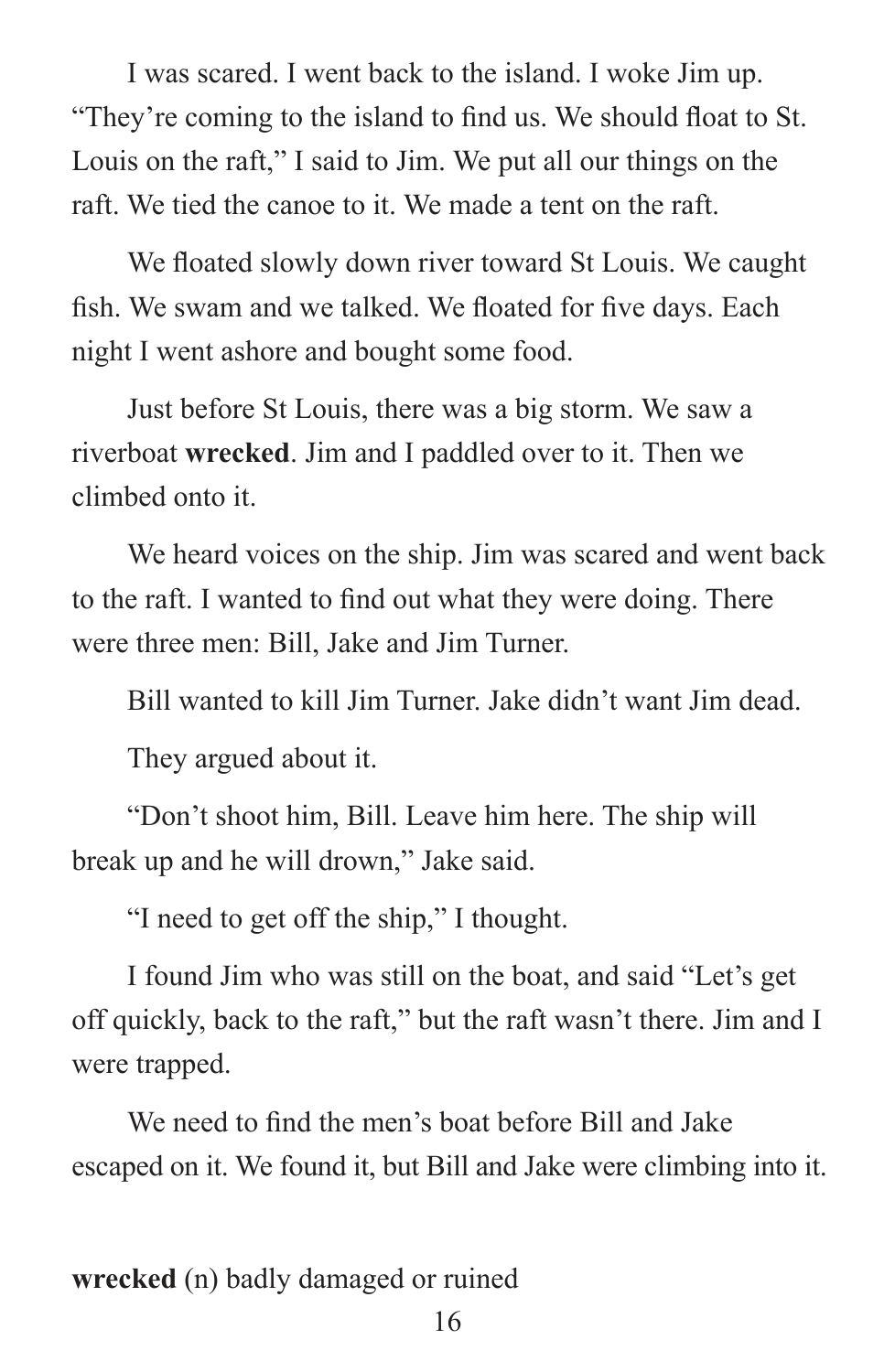# CHAPTER 4

"Have you got Jim's money?" Bill asked. "No," said Jake.

The two men got out of their boat and went back onto the ship to get Jim's money.

While they were gone, Jim the slave and I quickly got into their boat and cut the ropes. We went down river. We tried to find our raft.

The storm started again and it was difficult, but finally we saw our raft. We were very happy to see it. We climbed onto it and into the wigwam.

We found the men's money in the boat. We took it onto the raft with us. We were rich.

We saw a light on the shore. I took the canoe and went over to the shore. I found the ferryboat watchman.

"My dad, mother, sister and Miss Hooker are on the wreck," I said. "Can you go and help them?"

"You mean the Walter Scott?" he asked. "Yes," I said.

He went to his boat and went up river. I hid in the reeds and watched him go. Before he got there, the wreck sank. I got in my canoe and went back to the raft. We went down river to Cairo.

The free States was on the other side of the town. We wanted to be free men. There was fog in the night. It was very thick. The river was rough.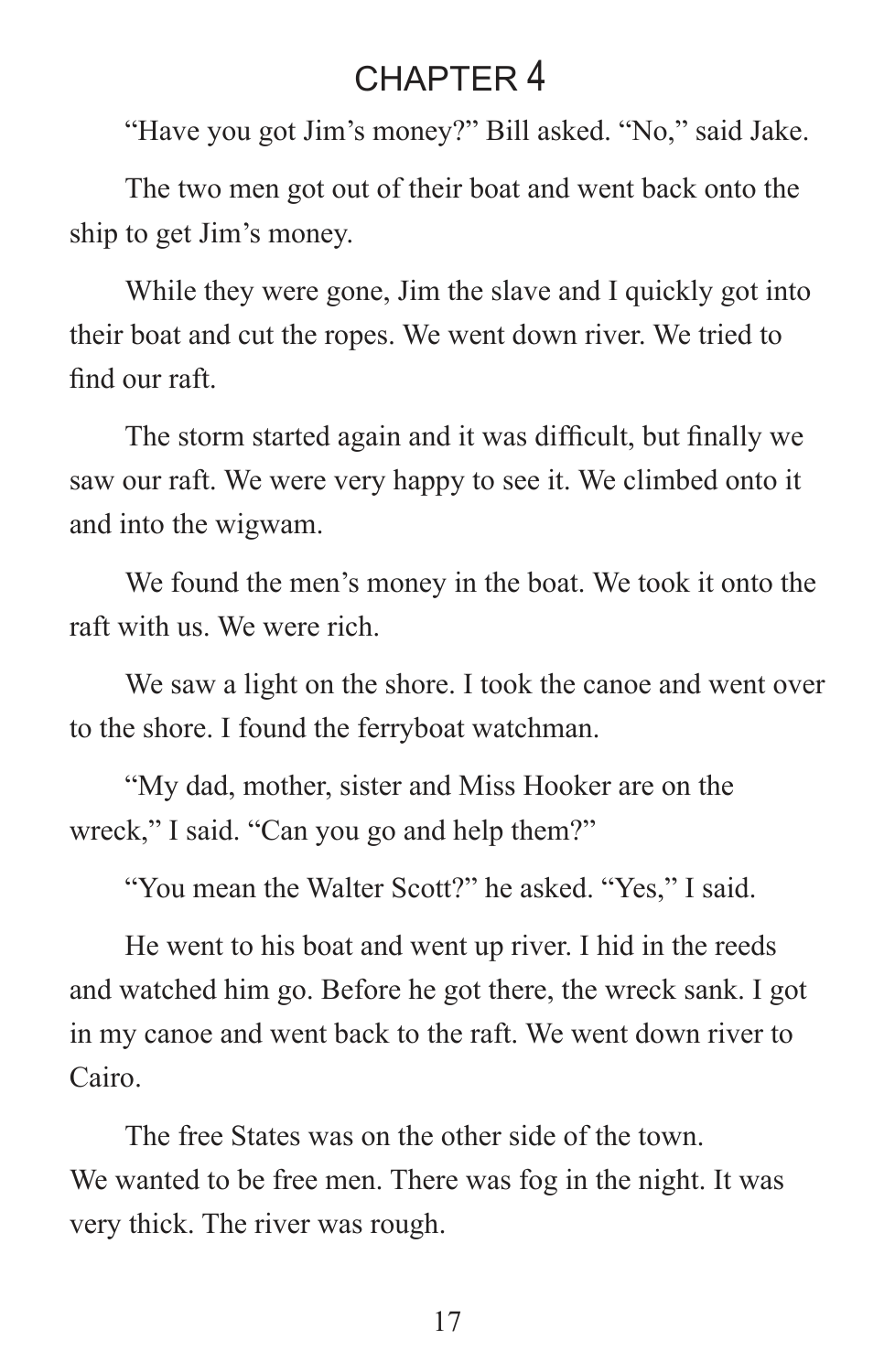# **COMPREHENSION CHECK**

#### **Test 1**

# **Are the following sentences TRUE (T) or FALSE (F)?**

| 1.  | Huckleberry Finn is Tom Sawyer's friend.                     | T/F |
|-----|--------------------------------------------------------------|-----|
| 2.  | Huckleberry Finn was an orphan.                              | T/F |
| 3.  | Huckleberry Finn's father was a good person.                 | T/F |
| 4.  | Huckleberry Finn ran away from his father.                   | T/F |
| 5.  | The court judge kept Huckleberry's<br>father away from him.  | T/F |
| 6.  | Huckleberry Finn faked his own<br>death to escape the judge. | T/F |
| 7.  | Jim ran away from Miss Watson.                               | T/F |
| 8.  | Huckleberry hid on an island with Jim.                       | T/F |
| 9.  | Jim wanted to go to the free states to find a job.           | T/F |
| 10. | Huckleberry Finn pretended to be Tom Sawyer.                 | T/F |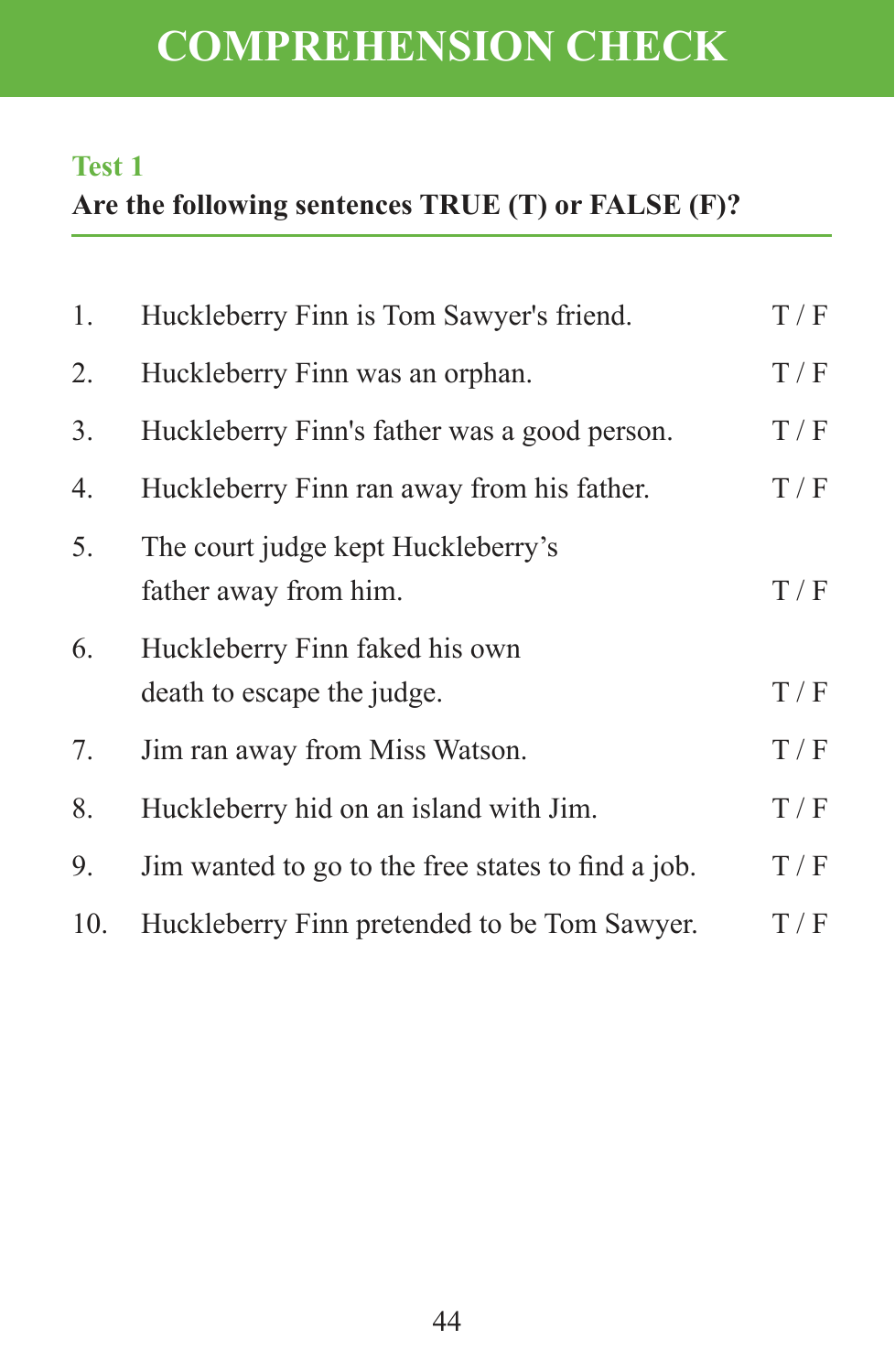### **Test-2 Who said this in the story?**

*Jim, Huckleberry Finn, Aunt Sally, Tom Sawyer or Sally Phelps*

| 1.  | "What about Miss Watson? I can kill her."               |
|-----|---------------------------------------------------------|
| 2.  | "I want to go into town and find out what is going on." |
| 3.  | "I'll buy my wife. She's a slave on a farm."            |
| 4.  | "I must steal the money back."                          |
| 5.  | "They're not a real duke and king."                     |
| 6.  | "Tom Sawyer! You're here!"                              |
| 7.  | "No. You must leave your sisters here."                 |
| 8.  | "I'm going to make you a good boy."                     |
| 9.  | "How are we going to dig him out?"                      |
| 10. | "It's silly but it's the right way."                    |
|     |                                                         |